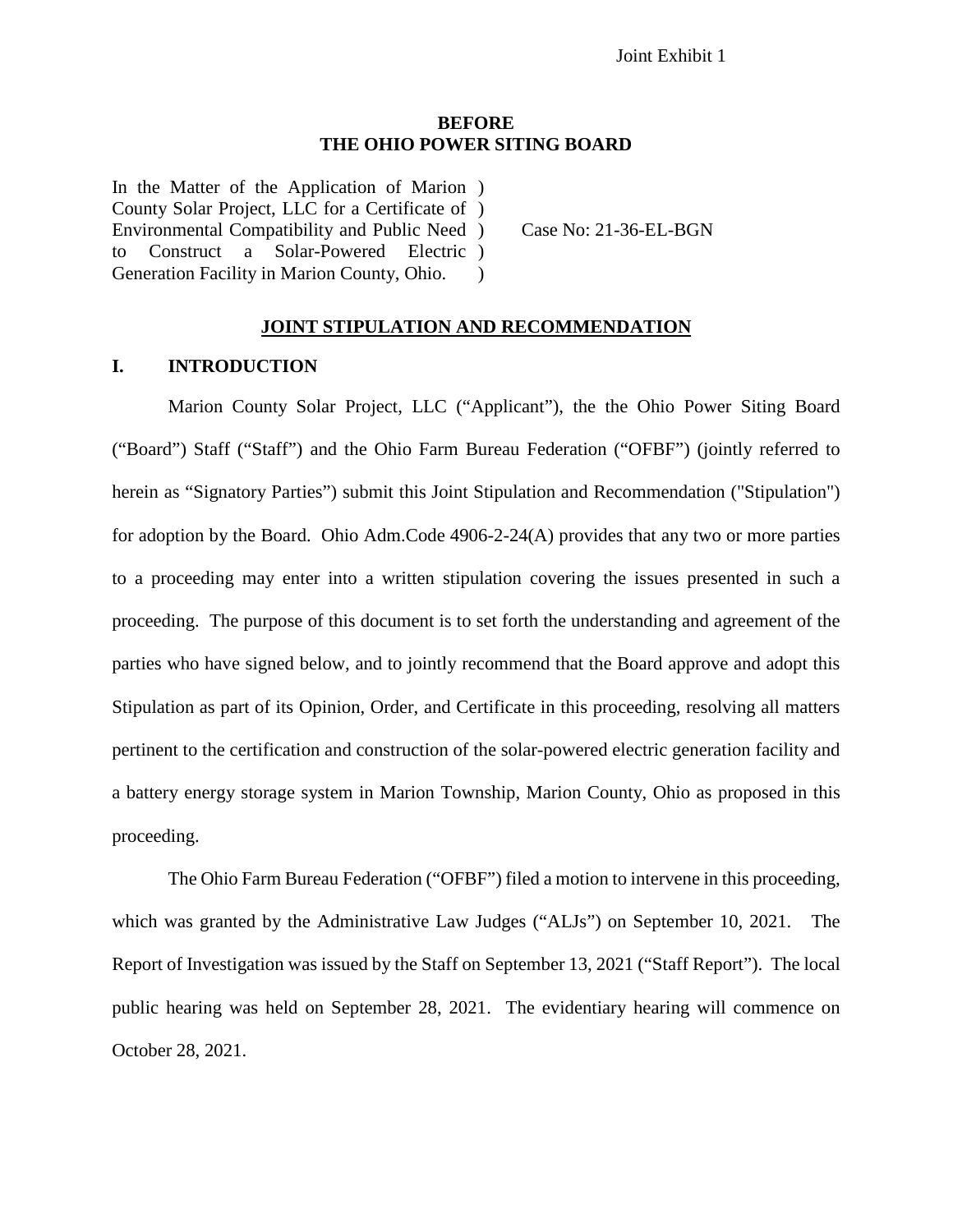This Stipulation is supported by adequate data and information; represents a just and reasonable resolution of issues in this proceeding; violates no regulatory principle or precedent; and is the product of lengthy, serious bargaining among knowledgeable and capable parties in a cooperative process to resolve all of the issues in this proceeding. This Stipulation represents the culmination of these discussions, and the Signatory Parties acknowledge that this agreement is amply supported by the record and, thus, entitled to careful consideration by the Board. Accordingly, the Signatory Parties recommend that the Board issue a Certificate of Environmental Compatibility and Public Need for the facility.

#### **II. JOINT RECOMMENDATIONS OF THE SIGNATORY PARTIES**

### **A. Recommended Conditions**

The proposed facility is located in Marion County, Ohio and its total generating capacity will not exceed 100 megawatts alternating current ("MW") and the battery energy storage system is capable of discharging up to 20.3 MW into the grid. Construction of the facility is expected to begin as early as the fourth quarter of 2022.

The Signatory Parties recommend that the Board issue the Certificate of Environmental Compatibility and Public Need requested by the Applicant subject to the following conditions:

- (1) The Applicant shall install the facility, utilize equipment and construction practices, and implement mitigation measures as described in the application and as modified and/or clarified in supplemental filings, replies to data requests, and recommendations in the *Staff Report of Investigation.*
- (2) The Applicant shall conduct a preconstruction conference prior to the commencement of any construction activities. Staff, the Applicant, and representatives of the primary contractor and all subcontractors for the project shall attend the preconstruction conference. The conference shall include a presentation of the measures to be taken by the Applicant and contractors to ensure compliance with all conditions of the certificate, and discussion of the procedures for on-site investigations by Staff during construction. Prior to the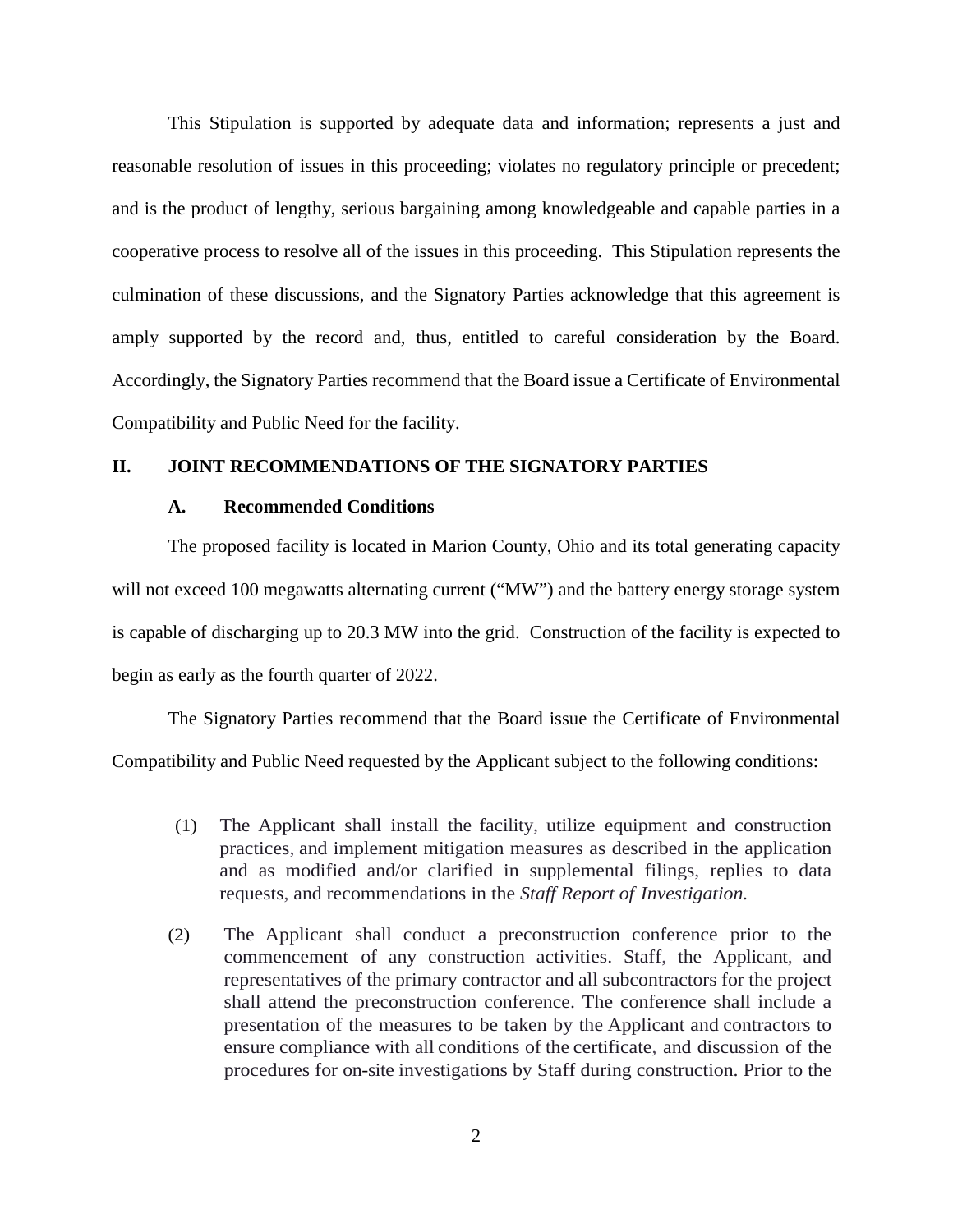conference, the Applicant shall provide a proposed conference agenda for Staff review and shall file a copy of the agenda on the case docket. The Applicant may conduct separate preconstruction conferences for each stage of construction.

- (3) Within 60 days after the commencement of commercial operation, the Applicant shall submit to Staff a copy of the as-built specifications for the entire facility. If the Applicant demonstrates that good cause prevents it from submitting a copy of the as-built specifications for the entire facility within 60 days after commencement of commercial operation, it may request an extension of time for the filing of such as-built specifications. The Applicant shall use reasonable efforts to provide as-built drawings in both hard copy and as geographically referenced electronic data.
- (4) Separate preconstruction conferences may be held for the different phases of civil construction and equipment installation. At least 30 days prior to each preconstruction conference, the Applicant shall submit to Staff, for review and acceptance, one set of detailed engineering drawings of the final project design for that phase of construction and mapping in the form of PDF, which the Applicant shall also file on the docket of this case, and geographically referenced data (such as shapefiles or KMZ files) based on final engineering drawings to confirm that the final design is in conformance with the certificate. Mapping shall include the limits of disturbance, permanent and temporary infrastructure locations, areas of vegetation removal and vegetative restoration as applicable, and specifically denote any adjustments made from the siting detailed in the application. The detailed engineering drawings of the final project design for each phase of construction shall account for geological features and include the identity of the registered professional engineer(s), structural engineer(s), or engineering firm(s), licensed to practice engineering in the state of Ohio who reviewed and approved the designs. All applicable geotechnical study results shall be included in the submission of the final project design to Staff.
- (5) At least 30 days prior to the preconstruction conference, the Applicant shall provide Staff, for review and acceptance, the final geotechnical engineering report.Thisshall include a summary statement addressing the geologic and soil suitability.
- (6) Should karst features be identified during additional geotechnical exploration or during construction, the Applicant shall avoid construction in these areas when possible.
- (7) The Applicant shall adhere to a minimum solar equipment setback of 50 feet from any existing potable water supply wells.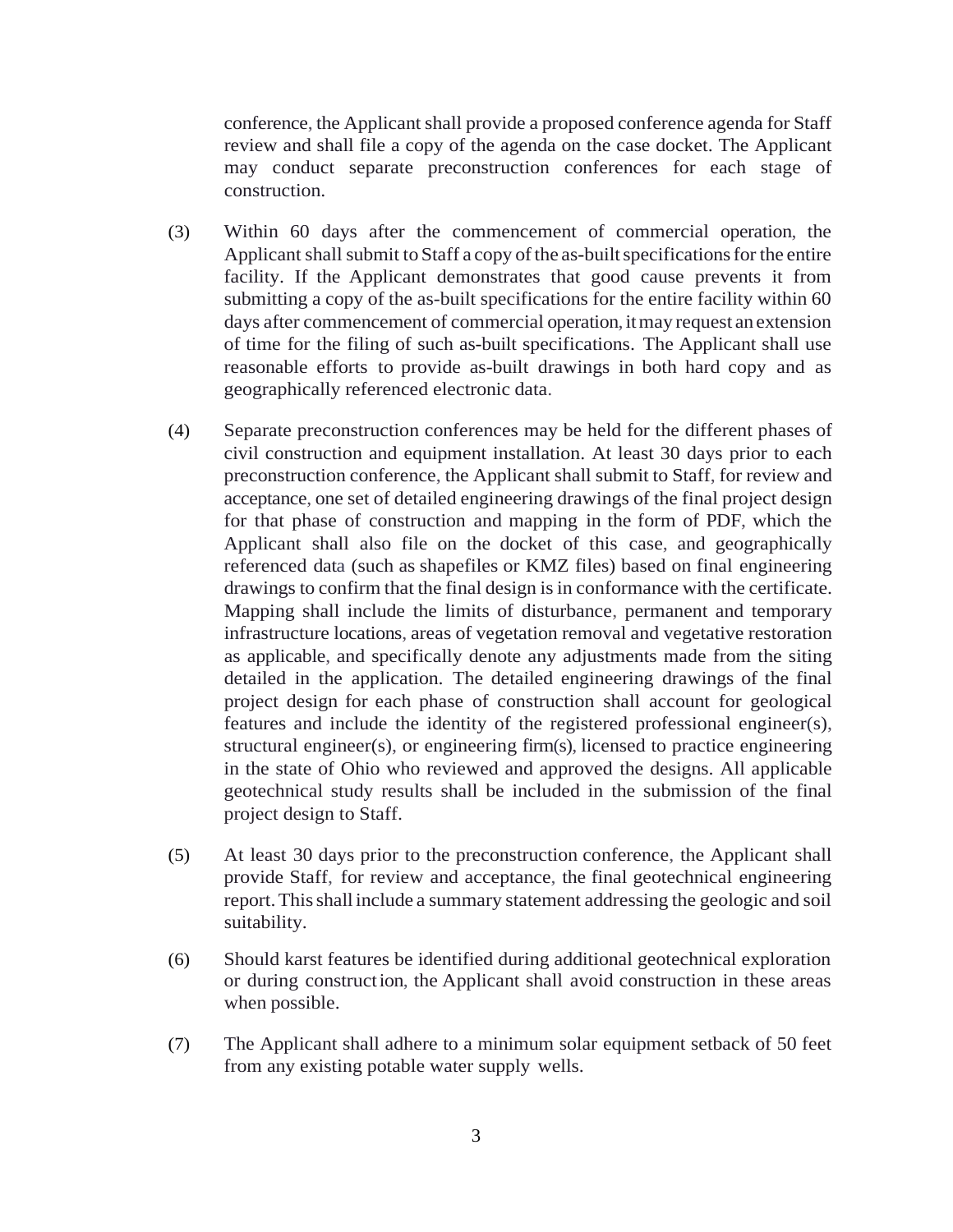- (8) The Applicant shall adhere to a minimum solar equipment setback of 10 feet from any existing non-potable water wells.
- (9) At least 30 days prior to the preconstruction conference, the Applicant shall submit its emergency response plan on the case docket for Staff for review and acceptance. That plan shall include a provision(s) to keep the appropriate representatives of the City of Marion, Aqua Ohio - Marion, and Enterprise Baptist Church informed of the status of any spills, significant panel damage, and associated repair/remediation schedule.
- (10) The certificate shall become invalid if the Applicant has not commenced a continuous course of construction of the proposed facility within five years of the date of journalization of the certificate unless the Board grants a waiver or extension of time.
- (11) As the information becomes known, the Applicant shall file on the public docket the date on which construction will begin, the date on which construction was completed, and the date on which the facility begins commercial operation.
- (12) Prior to the commencement of construction activities in areas that require permits or authorizations by federal or state laws and regulations, the Applicant shall obtain and comply with such permits or authorizations. The Applicant shall provide copies of permits and authorizations, including all supporting documentation, to Staff within seven days of issuance or receipt by the Applicant and shall file such permits or authorizations on the public docket. The Applicant shall provide a schedule of construction activities and acquisition of corresponding permits for each activity at the preconstruction conference.
- (13) The certificate authority provided in this case shall not exempt the facility from any other applicable and lawful local, state, or federal rules or regulations nor be used to affect the exercise of discretion of any other local, state, or federal permitting or licensing authority with regard to areas subject to their supervision or control.
- (14) At least 30 days prior to the start of construction, the Applicant shall file a copy of the final complaint resolution plan on the public docket. At least seven days prior to the start of construction and at least seven days prior to the start of facility operations, the Applicant shall notify via mail affected property owners and tenants including those individuals who were provided notice of the public informational meeting, residences located within one mile of the project area, parties to this case, county commissioners, township trustees, emergency responders, airports, schools, and libraries, as well as anyone who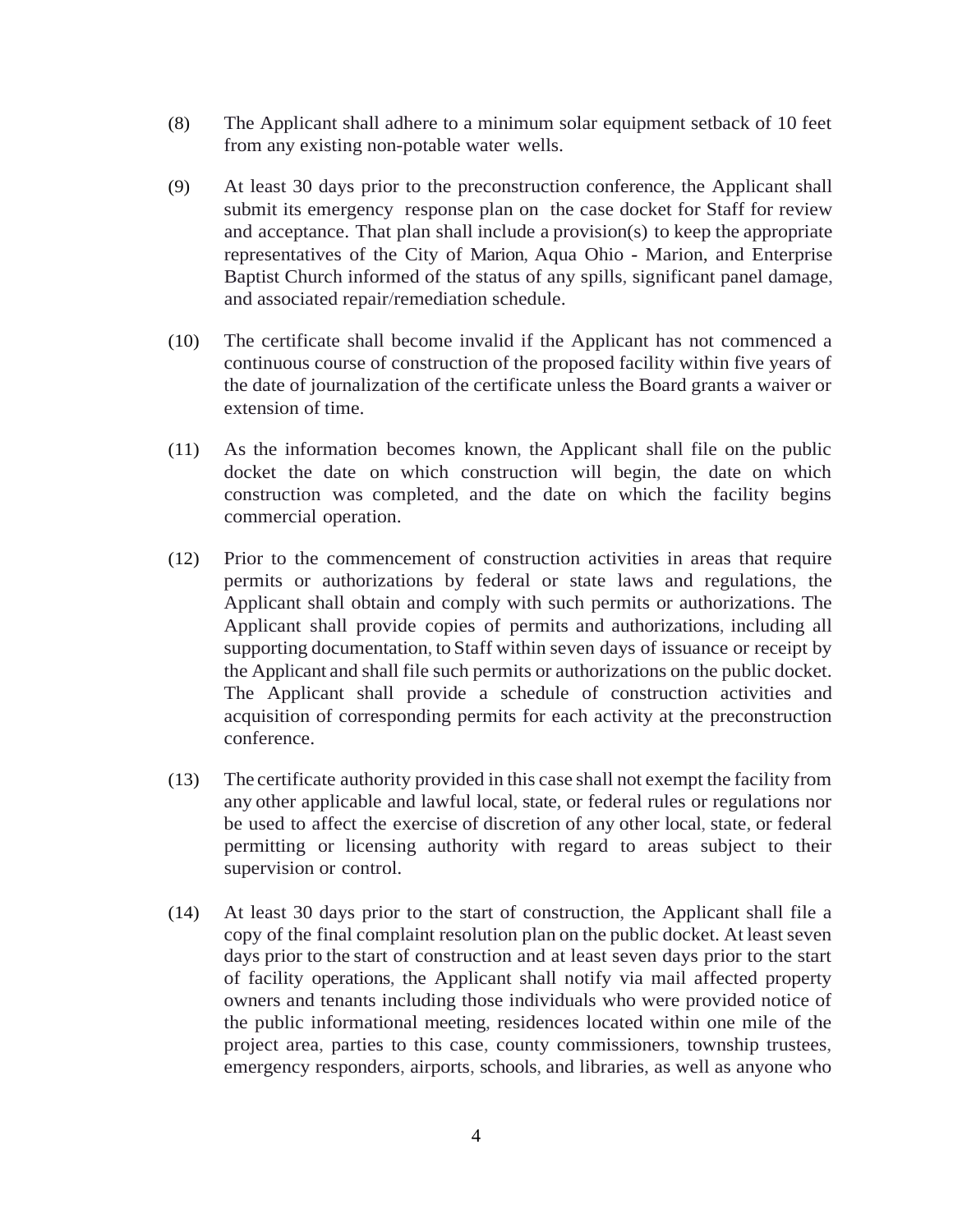has requested updates regarding the project. These notices shall provide information about the project including contact information and a copy of the complaint resolution plan. The start of construction notice shall include written confirmation that the Applicant has complied with all preconstructionrelated conditions of the certificate, as well as a timeline for construction and restoration activities. The start of facility operations notice shall include written confirmation that the Applicant has complied with all constructionrelated conditions of the certificate as well as a timeline for the start of operations. The Applicant shall file a copy of these notices on the public docket. During the construction and operation of the facility, the Applicant shall submit to Staff a complaint summary report by the fifteenth day of April, July, October, and January of each year during construction and through the first five years of operation. The report shall include a list of all complaints received through the Applicant's complaint resolution process, a description of the actions taken toward the resolution of each complaint, and a status update if the complaint has yet to be resolved. The Applicant shall file a copy of these complaint summaries on the public docket.

- (15) The facility shall be operated in such a way as to assure that no more than 100 megawatts would be injected into the Bulk Power System at any time.
- (16) The Applicant shall not commence any construction of the facility until it has executed an Interconnection Service Agreement and Interconnection Construction Service Agreement with PJM Interconnection, which includes construction, operation, and maintenance of system upgrades necessary to integrate the proposed generating facility into the regional transmission system reliably and safely. The Applicant shall docket in the case record a letter stating that the Agreement has been signed or a copy of the executed Interconnection Service Agreement and Interconnection Construction Service Agreement.
- (17) Prior to construction, the Applicant shall finalize the architectural cultural resources investigations for the project. If the resulting survey work discloses a find of architectural significance, or a site that could be eligible for inclusion on the National Register of Historic Places, then the Applicant shall prepare a modification, or mitigation plan detailing how such site(s) will be avoided or impacts minimized. Any such mitigation effort, if needed, shall be developed in coordination with the Ohio Historic Preservation Office ("OHPO") and submitted to Staff for review and acceptance.
- (18) Prior to commencement of construction, the Applicant shall submit to Staff for approval a solar panel perimeter fence type that isbothsmall-wildlife permeable and aesthetically fitting for a rural location. Following Staff approval, the Applicant shall file details of this solar panel perimeter fence on the public docket. This condition shall not apply to substation fencing.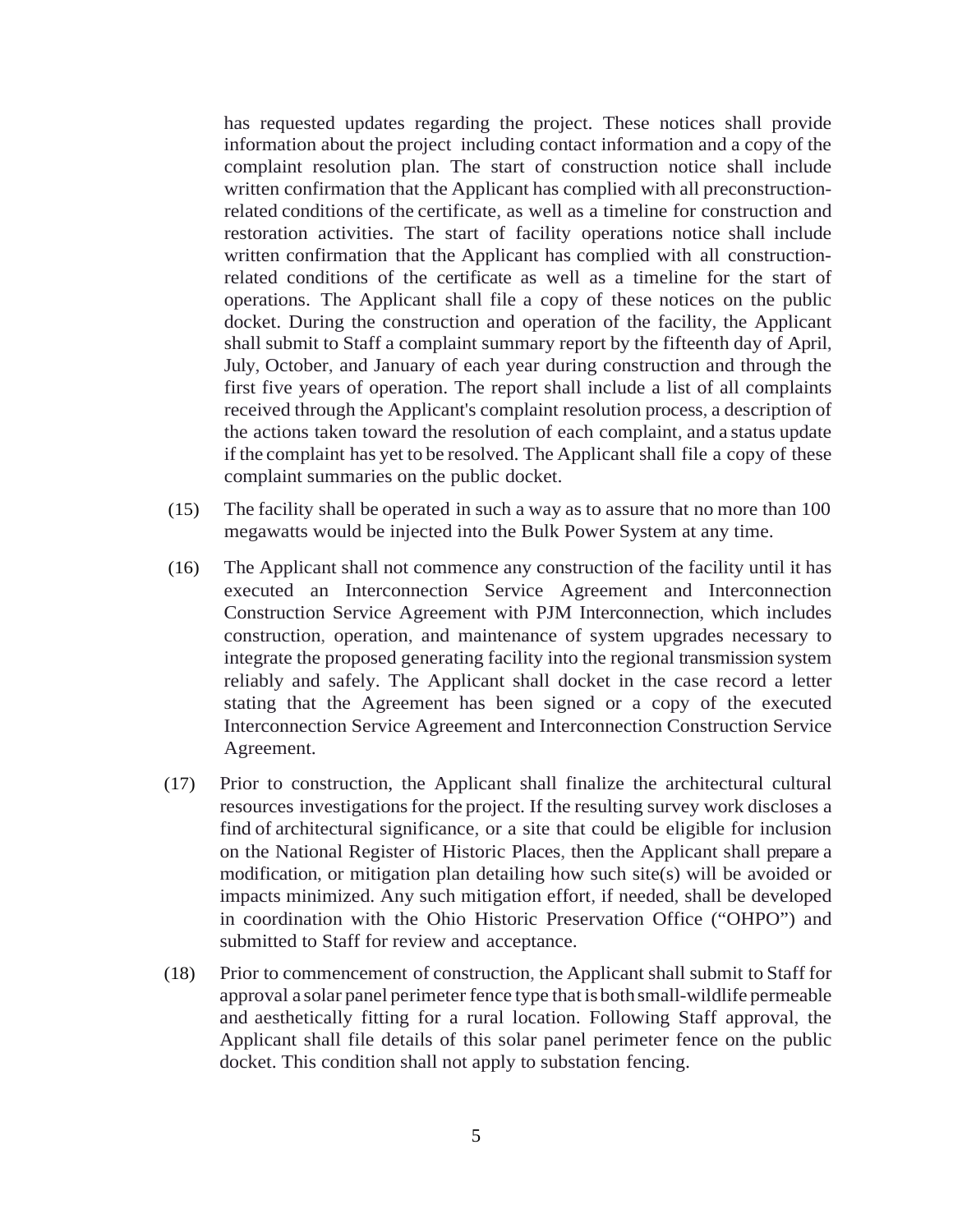- (19) Prior to commencement of construction, the Applicant shall prepare a landscape and lighting plan in consultation with a landscape architect licensed by the Ohio Landscape Architects Board that addresses the aesthetic and lighting impacts of the facility with an emphasis on any locations where an adjacent non-participating parcel contains a residence with a direct line of sight to the project area. The plan shall include measures such as fencing, vegetative screening or good neighbor agreements. Unless alternative mitigation is agreed upon with the owner of any such adjacent, nonparticipating parcel containing a residence with a direct line of sight to the fence of the facility, the plan shall provide for the planting of vegetative screening designed by the landscape architect to enhance the view from the residence and be in harmony with the existing vegetation and viewshed in the area. The Applicant shall adjust its landscape and lighting plan to incorporate additional planting design features or measures to address aesthetic impacts to the traveling public, nearby communities, and recreationalists. The Applicant shall maintain vegetative screening for the life of the facility and the Applicant shall replace any failed plantings so that, after five years, at least 90 percent of the vegetation has survived. The Applicant shall maintain all fencing along the perimeter of the project in good repair for the term of the project and shall promptly repair any damage as needed. Lights shall be motion-activated and designed to narrowly focus light inward toward the facility, such as being downward-facing and/or fitted with side shields. The Applicant shall provide the plan to Staff for review and confirmation that it complies with this condition.
- (20) General construction activities shall be limited to the hours of 7:00 a.m. to 7:00 p.m., or until dusk when sunset occurs after 7:00 p.m. Impact pile driving shall be limited to the hours between 9:00 a.m. and 6:00 p.m. Impact pile driving may occur between 7:00 a.m. and 9:00 a.m., and after 6:00 p.m. or until dusk when sunset occurs after 6:00 p.m., if the noise impact at non-participating receptors is not greater than daytime ambient Leq plus 10 dBA. If impact pile driving is required between 7:00 a.m. and 9:00 a.m., and after 6:00 p.m. or until dusk when sunset occurs after 6:00 p.m., the Applicant shall install a noise monitor in a representative location to catalog that this threshold is not being exceeded. Hoe ram operations, if required, shall be limited to the hours between 10:00 a.m. and 4:00 p.m., Monday through Friday. Construction activities that do not involve noise increases above ambient levels at sensitive receptors are permitted outside of daylight hours when necessary. The Applicant shall notify property owners or affected tenants within the meaning of Ohio Adm.Code 4906-3-  $03(B)(2)$  of upcoming construction activities including potential for nighttime construction.
- (21) If the inverters or substation transformer chosen for the project have a higher sound power output than the models used in the noise model, the Applicant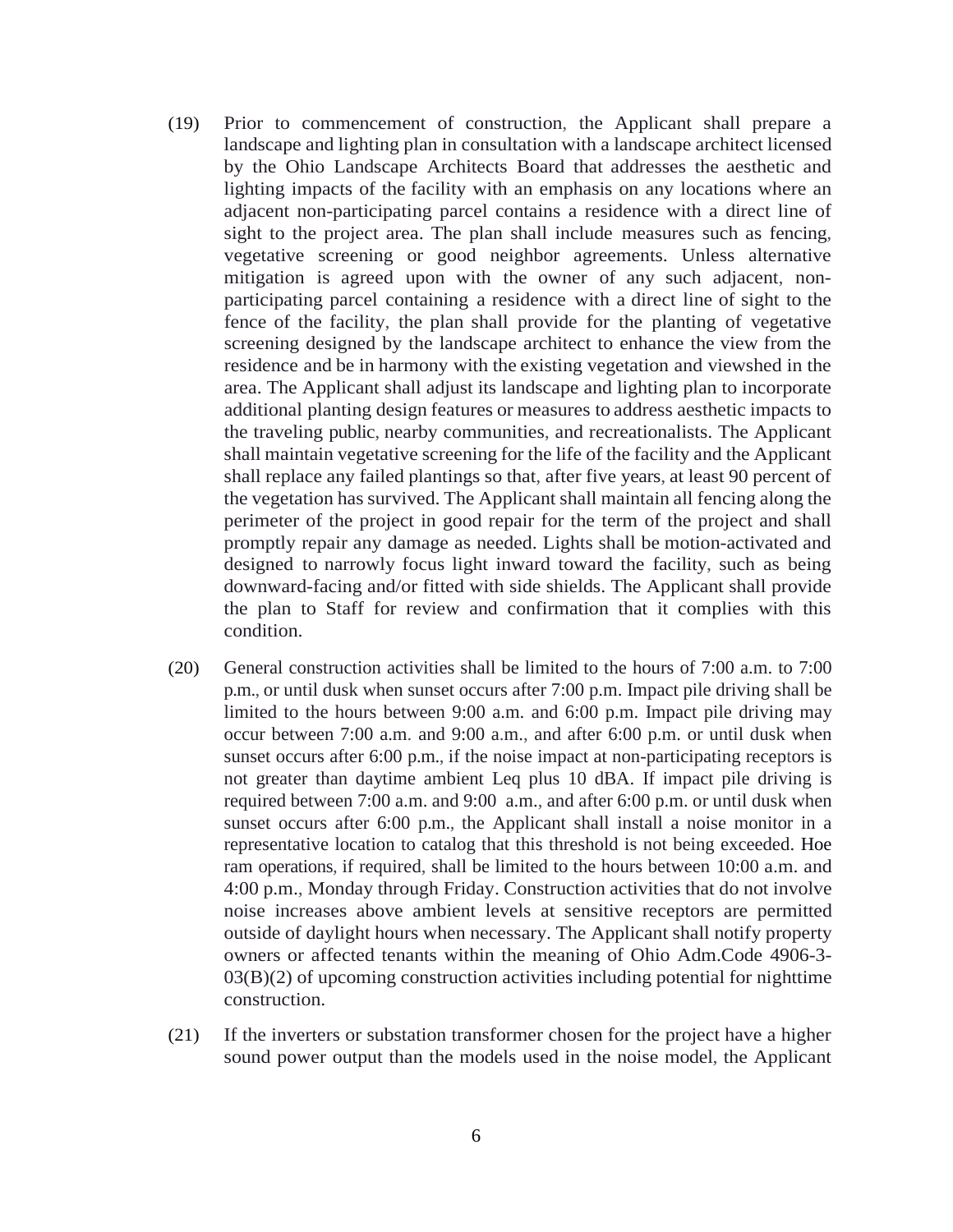shall show that sound levels will not exceed the daytime ambient level plus five dBA at any non-participating sensitive receptor and will be submitted at least 30 days prior to construction. If noise data is not available from the inverter or transformer manufacturer, an operational noise test may be performed to comply with this condition. The test must be performed on a sunny day between 10:00 a.m. and 2:00 p.m. in the months of May-August, at a distance equal to the minimum distance from an inverter to a nonparticipating residence. If the test shows the operational noise level is greater than project area ambient Leq level plus five dBA additional noise mitigation will be required. This condition is complied with if the test shows the operational noise level is equal or less than project area ambient Leq level plus five dBA. The Applicant shall file a report on the public docket that shows either: 1) for the chosen inverter and substation transformer that sound levels will not exceed the daytime ambient level plus five dBA at any nonparticipating sensitive receptor, or 2) results of the operational noise test showing that sound levels will not exceed the daytime ambient level plus five dBA at any non-participating sensitive receptor.

- (22) The Applicant shall avoid, where possible, or minimize to the extent practicable, any damage to functioning field tile drainage systems and soils resulting from the construction, operation, and/or maintenance of the facility in agricultural areas. Damaged field tile systems shall be promptly repaired or rerouted to at least original conditions or modern equivalent at the Applicant's expense to ensure proper drainage. However, if the affected landowner agrees to not having the damaged field tile system repaired, they may do so only if the field tile systems of adjacent landowners remain unaffected by the non-repair of the landowner's field tile system and the damaged field tile system does not include a lateral or main draining to or from an adjacent parcel.
- (23) The Applicant shall ensure that nearby parcels are protected from unwanted drainage problems due to construction and operation of the project. The Applicant shall ensure this by either 1) documenting benchmark conditions of surface and subsurface drainage systems prior to construction, including the location of laterals, mains, grassed waterways, and county maintenance/repair ditches. The Applicant will make efforts to conduct a perimeter dig utilizing a tile search trench and consult with owners of all parcels adjacent to the property, the county soil and water conservation district, and the county to request drainage system information over those parcels. The Applicant shall consult with the county engineer for tile located in a county maintenance/repair ditch, or 2) locate and replace all project field tile drainage systems in the project area, or 3) in addition to prompt repair as required under Condition 22, agree to compensate parcels owners affected by damage to functioning field tile drainage systems and soils resulting from the construction, operation, and/or maintenance of the facility in agricultural areas for damage to crops or other agricultural activities.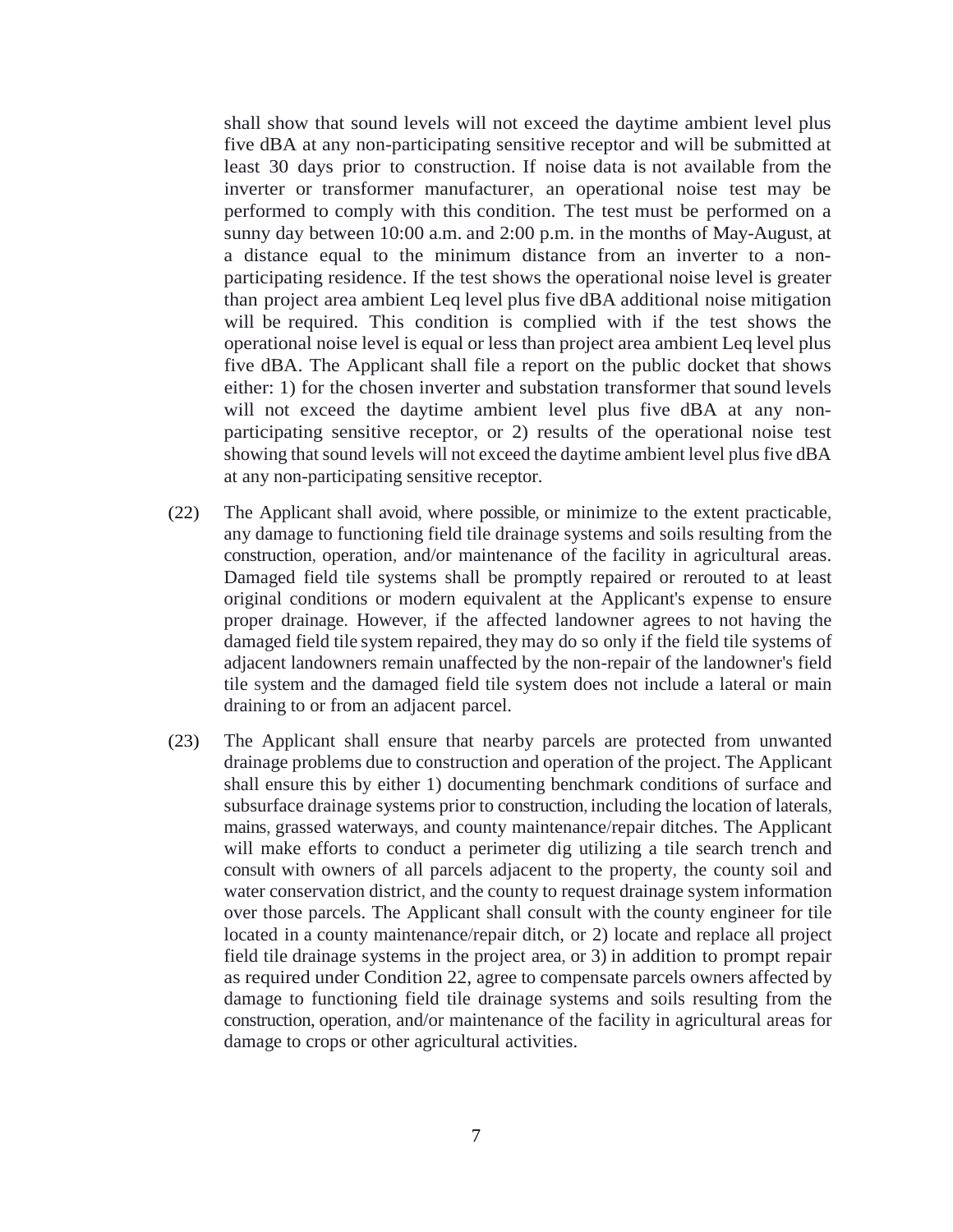- (24) The Applicant shall contact Staff, the Ohio Department of Natural Resources ("ODNR"), and the U.S. Fish and Wildlife Service ("USFWS") within 24 hours if state or federal listed species are encountered during construction activities. Construction activities that could adversely impact the identified plants or animals shall be immediately halted until an appropriate course of action has been agreed upon by the Applicant, Staff and the appropriate agencies.
- (25) If the Applicant encounters any new listed plant or animal species or suitable habitat of these species prior to construction, the Applicant shall include the location in the final engineering drawings and associated mapping. The Applicant shall avoid impacts to these species and explain how impacts would be avoided during construction.
- (26) The Applicant shall construct the facility in a manner that incorporates post construction stormwater management under OHC00005 (Part III.G.2.e, pp. 19-27) in accordance with the Ohio Environmental Protection Agency's Guidance on Post-Construction Storm Water Controls for Solar Panel Arrays.
- (27) The Applicant shall adhere to seasonal cutting dates of October 1 through March 31 for the removal of trees three inches or greater in diameter to avoid impacts to listed bat species, unless coordination with ODNR and USFWS allows a different course of action. If coordination with these agencies allows clearing between April 1 and September 30, the Applicant shall docket proof of completed coordination on the case docket prior to clearing trees.
- (28) The Applicant shall conduct no in-water work in perennial streams from April 15 through June 30 to reduce impacts to indigenous aquatic species and their habitat, unless coordination efforts with the Ohio Department of Natural Resources allows a different course of action.
- (29) The Applicant shall take steps to prevent establishment and/or further propagation of noxious weedsidentified in OhioAdm.Code Chapter 901:5- 37 during implementation of any pollinator-friendly plantings as well as during construction, operation, and decommissioning. This would be achieved through appropriate seed selection, and annual vegetative surveys. If noxious weeds are found to be present, the Applicant shall remove and treat them with herbicide as necessary.
- (30) Priorto commencement of construction activitiesthatrequire transportation permits, the Applicant shall obtain all such permits. The Applicant shall coordinate with the appropriate authority regarding any temporary road closures, road use agreements, driveway permits, lane closures,road access restrictions, and traffic control necessary for construction and operation of the proposed facility. Coordination shall include, but not be limited to, the Marion County Engineer, the Ohio Department of Transportation ("ODOT"), local law enforcement, and health and safety officials. The Applicant shall detail this coordination as part of a final transportation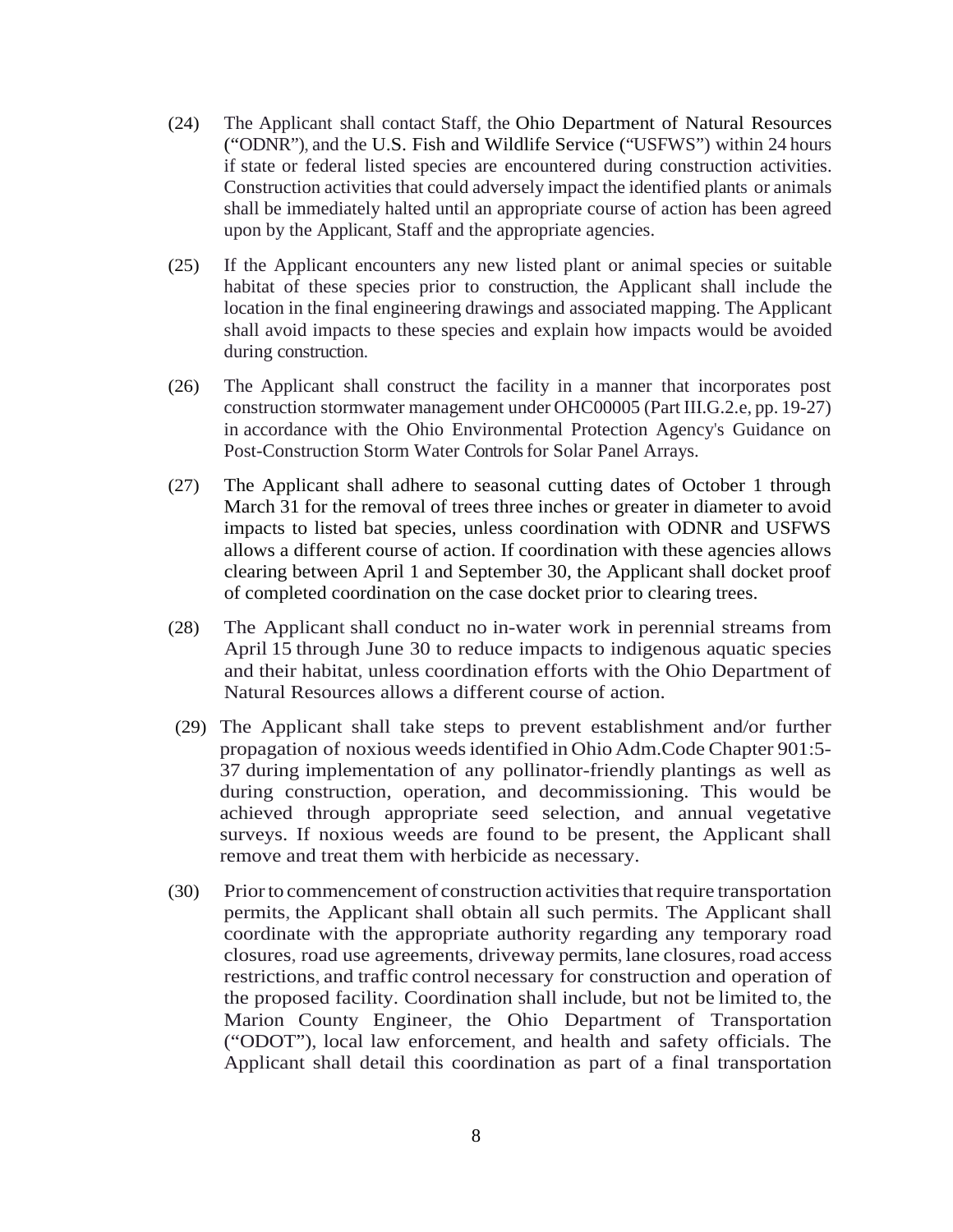management plan submitted to Staff prior to the preconstruction conference for review and confirmation by Staff that it complies with this condition and then file the plan on the public docket. This final transportation management plan would include any county required road use maintenance agreements. Any damaged public roads, culverts and bridges would be repaired promptly to their previous or better condition by the Applicant under the guidance of the appropriate regulatory authority. Any temporary improvements would be removed unless the appropriate regulatory authority requests that they remain in place.

- (31) At least 30 days prior to the preconstruction conference, the Applicant shall submit an updated decommissioning plan and total decommissioning cost estimate without regard to salvage value on the public docket. The plan shall include solar components and, prior to construction of the battery energy storage ("BESS"), the BESS components and the cost estimate for the BESS must be added to the plan. The plan shall include: (a) a provision that the decommissioning financial assurance mechanism include a performance bond where the company is the principal, the insurance company is the surety, and the Ohio Power Siting Board is the obligee; (b) a timeline of up to one year for removal of the equipment; (c) a provision to monitor the site for at least one additional year to ensure successful revegetation and rehabilitation; (d) a provision where the performance bond is posted prior to the commencement of construction; (e) a provision that the performance bond is for the total decommissioning cost and excludes salvage value; (f) a provision to coordinate repair of public roads damaged or modified during the decommissioning and reclamation process; (g) a provision that the decommissioning plan be prepared by a professional engineer registered with the state board of registration for professional engineers and surveyors; (h) a provision stating that the bond shall be recalculated every five years by an engineer retained by the Applicant; (i) a provision that the BESS decommissioning cost estimate not include salvage value (this provision only applies prior to construction of the BESS components); and (j) a provision that the BESS decommissioning cost include a significant contingency percentage which can be lowered to ten percent if the Applicant demonstrates environmental insurance coverage has been obtained that covers hazardous waste remediation (this provision only applies prior to construction of the BESS components).
- (32) At the time solar panel end of life disposal, retired panels marked for disposal shall be sent to an engineered landfill with various barriers and methods designed to prevent leaching of materials into soils and groundwater.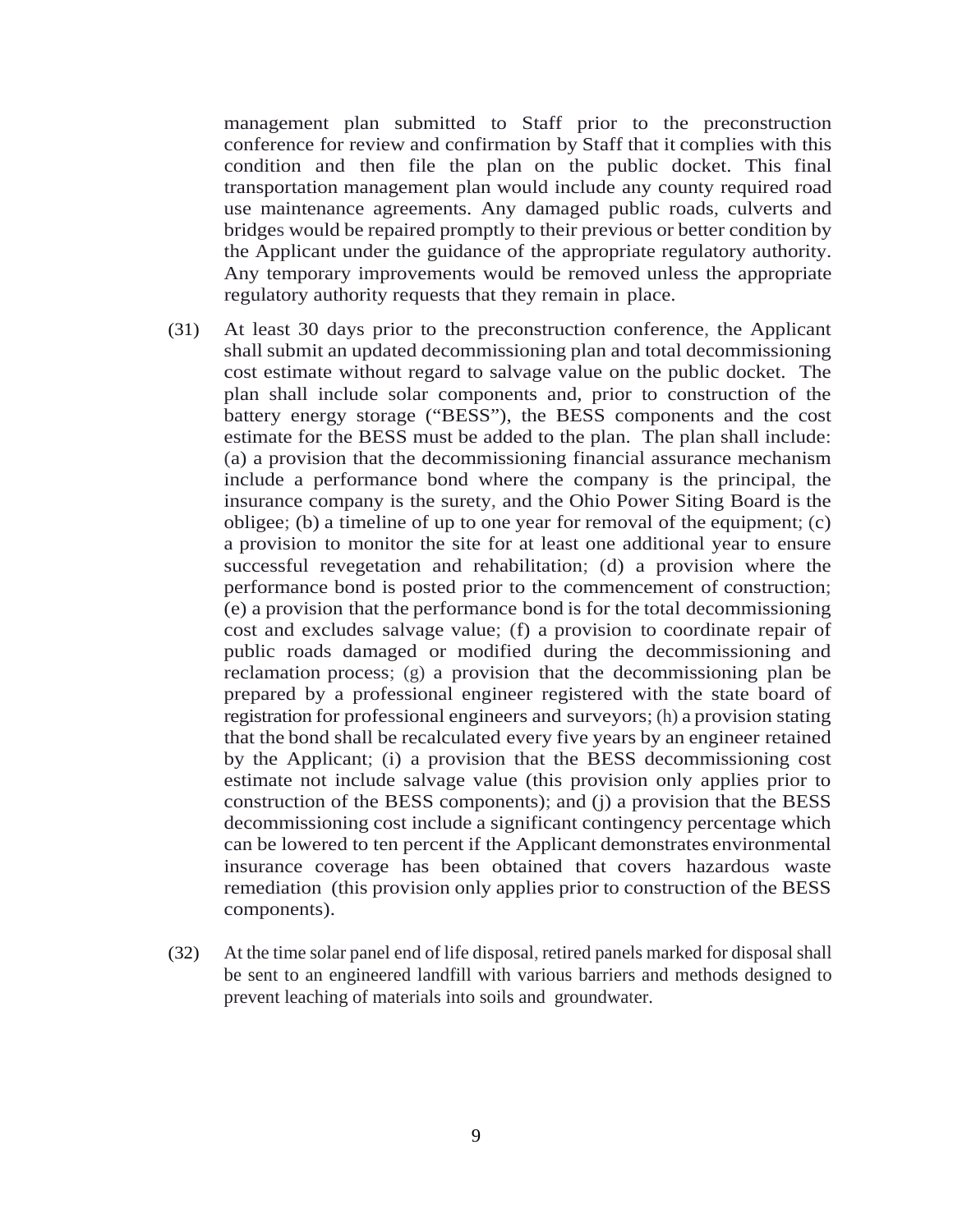#### **B. Exhibits**

Subject to the terms and conditions of this Stipulation, the Applicant, Staff and the OFBF agree, stipulate, and recommend that the following exhibits submitted to this docket be marked and admitted into the record of this proceeding:

- 1. Applicant Exhibit 1: Application filed on March 5, 2021.
- 2. Applicant Exhibit 2: Supplement to the Application filed on March 31, 2021.
- 3. Applicant Exhibit 3: Response to First Data Request filed on April 20, 2021.
- 4. Applicant Exhibit 4: Response to Second Data Request filed on April 27, 2021.
- 5. Applicant Exhibit 5: Supplemental Response to First Data Request filed on June 29, 2021.
- 6. Applicant Exhibit 6: Response to Third Data Request filed on July 16, 2021.
- 7. Applicant Exhibit 7: Supplemental Response to Third Data Request filed on July 23, 2021.
- 8. Applicant Exhibit 8: Response to Fourth Data Request filed on August 23, 2021.
- 9. Applicant Exhibit 9: Certificate of Service of the February 17, 2021 Public Information Meeting, notice on property owners and entities filed on February 4, 2021, in accordance with Ohio Adm.Code 4906-3-03.
- 10. Applicant Exhibit 10: Proof of Publication of the February 17, 2021 Public Information Meeting in the *Marion Star* filed on February 5, 2021, in accordance with Ohio Adm.Code 4906-3-03.
- 11. Applicant Exhibit 11: Certificate of Service of the accepted, complete application on local public officials and libraries filed on May 6, 2021, in accordance with Ohio Adm.Code 4906-3-07.
- 12. Applicant Exhibit 12: Proof of Service and Proof of Publication in the *Marion Star* of the procedural schedule, in accordance with the ALJ's July 27, 2021 Entry, filed on August 24, 2021.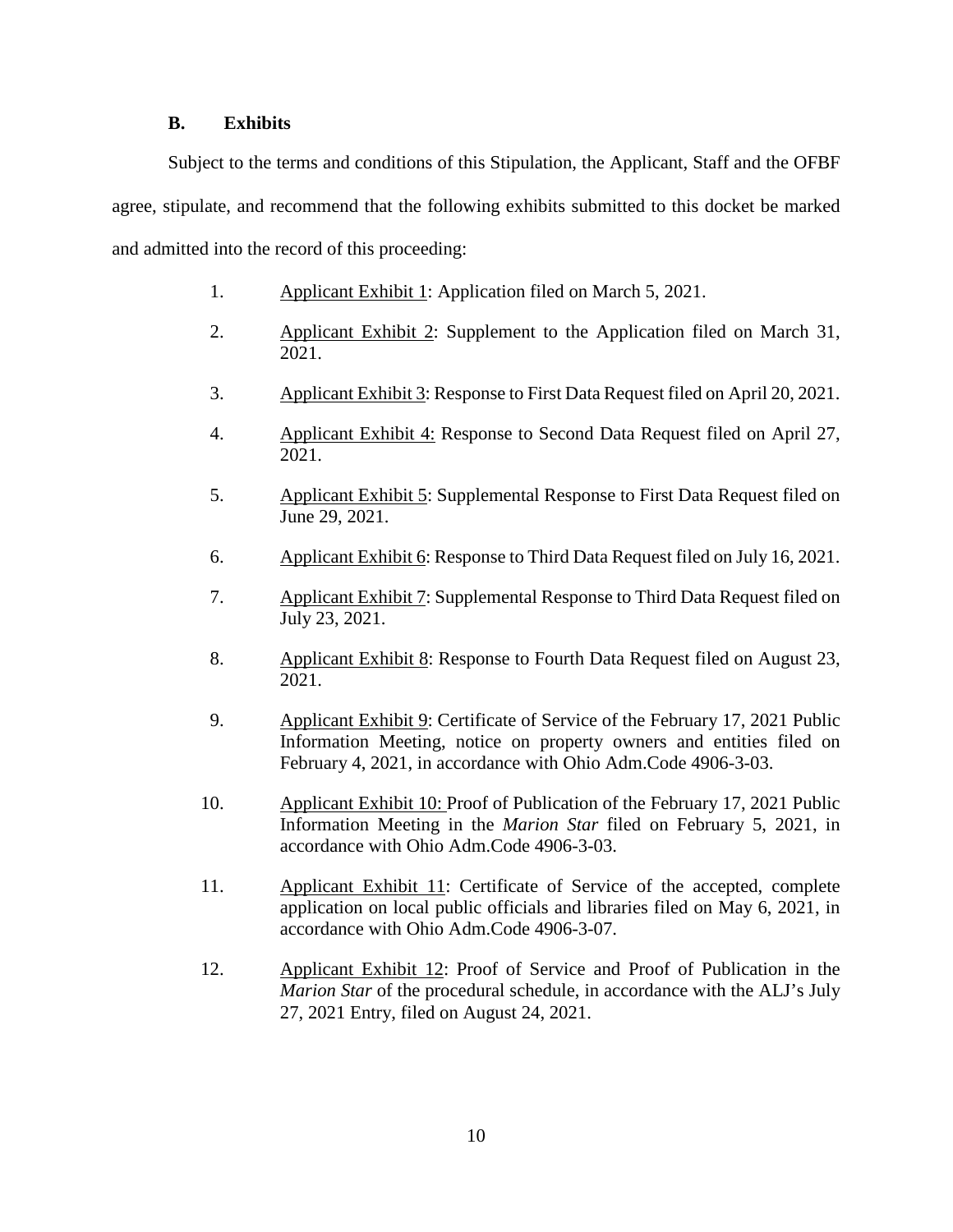- 13. Applicant Exhibit 13: Proof of Second Service and Proof of Second Publication in the *Marion Star* of the procedural schedule, in accordance with the ALJ's July 27, 2021 Entry, filed on September 23, 2021.
- 14. Joint Exhibit 1: The October 13, 2021, Stipulation signed on behalf of the Applicant, Staff, and the OFBF.

#### **C. Other Terms of the Stipulation**

- 1. This Stipulation is expressly conditioned upon its adoption by the Board without material modification. Each Signatory Party has the right, in its sole discretion, to determine whether the Board's approval of this Stipulation constitutes a "material modification" thereof. If the Board rejects or materially modifies all of any part of this Stipulation, any Signatory Party shall have the right to apply for rehearing. If the Board does not adopt the Stipulation without material modification upon rehearing, or if the Board makes a material modification to any Order adopting the Stipulation pursuant to any reversal, vacation and/or remand by the Supreme Court of Ohio, then within 30 days of the Board's Entry on Rehearing or Order on Remand any Signatory Party may withdraw from the Stipulation by filing a notice with the Board ("Notice of Withdraw"). No Signatory Party shall file a Notice of Withdraw without first negotiating in good faith with the other Signatory Parties to achieve an outcome that substantially satisfies the intent of the Stipulation. If a new agreement achieves such an outcome, the Signatory Parties will file the new agreement for the Board's review and approval. If the discussions to achieve an outcome that substantially satisfies the intent of the Stipulation are unsuccessful, and a Signatory Party files a Notice of Withdrawal, then the Board will convene an evidentiary hearing to afford the Signatory Party the opportunity to contest the Stipulation by presenting evidence through witnesses, to cross examine witnesses, to present rebuttal testimony, and to brief all issues that the Board shall decide based upon the record and briefs. If the discussions to achieve an outcome that substantially satisfies the intent of the Stipulation are successful, then some or all of the Signatory Parties shall submit the amended Stipulation to the Board for approval after hearing if necessary.
- 2. The Signatory Parties agree and recognize that this Stipulation has been entered into only for the purpose of this proceeding. Each party agrees not to assert against another party in any proceeding before the Board or any court, other than in a proceeding to enforce the terms of this Stipulation, that party's participation in this Stipulation as support for any particular position on any issue. Each party further agrees that this Stipulation carries no factual or legal precedent on any issue. The parties request that the Board recognize that its use of this Stipulation in any proceeding other than this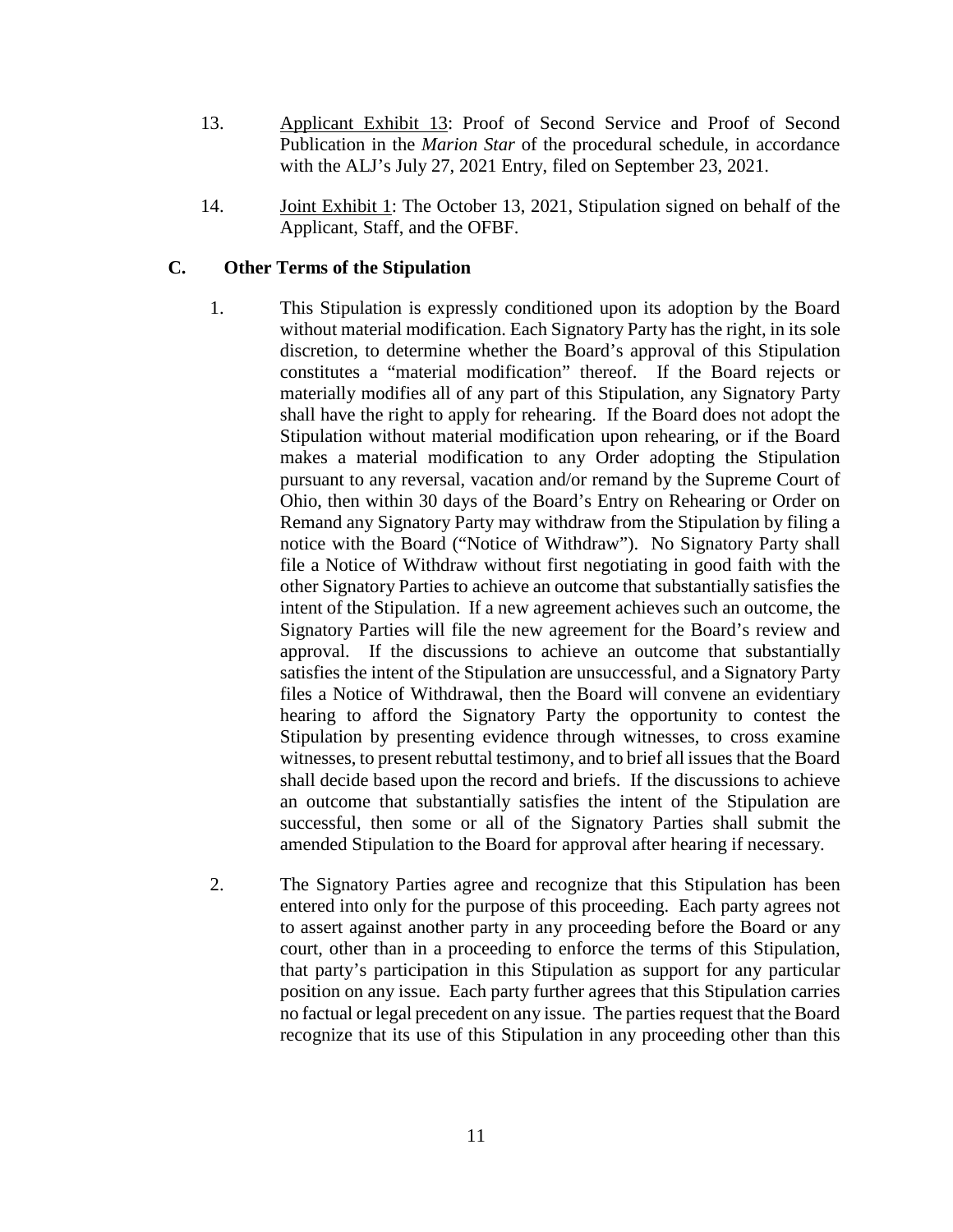proceeding is contrary to the intentions of the parties in entering into this Stipulation.

## **III. RECOMMENDED FINDINGS**

The Signatory Parties agree that the record in this case, provided the Board approves the conditions in this Stipulation, contains sufficient probative evidence for the Board to find and

determine, as findings of fact and conclusions of law, that:

# **A. Recommended Findings of Fact**

- 1. The Applicant is a wholly owned subsidiary of Savion LLC, and is licensed to do business in the state of Ohio.
- 2. The facility qualifies as a major utility facility as defined in R.C. 4906.01(B)(1).
- 3. On February 4, 2021, the preapplication notification letter was filed informing the Board of the public information meeting in this proceeding. Notice of the public information meeting was served on county and township officials and agencies, property owners, local first responders, the local school district, and the local library, and published in the *Marion Star*. The public information meeting was be held, as scheduled, on February 17, 2021.
- 4. The Applicant formally submitted its application for a Certificate of Environmental Compatibility and Public Need on March 5, 2021.
- 5. The OFBF filed a motion for intervention which the ALJ granted on September 10, 2021.
- 6. On May 4, 2021, the Staff filed a letter stating that it had received sufficient information to begin its review of the Application as supplemented.
- 7. On May 14, 2021, the Applicant filed notice that the Application fee had been submitted.
- 8. On May 6, 2021, the Applicant filed a certificate of service indicating that a copy of the Application was served on local public officials and libraries.
- 9. By entry issued on July 27, 2021, the ALJ established the procedural schedule and scheduled the local public and evidentiary hearings for September 28 and October 28, 2021, respectively.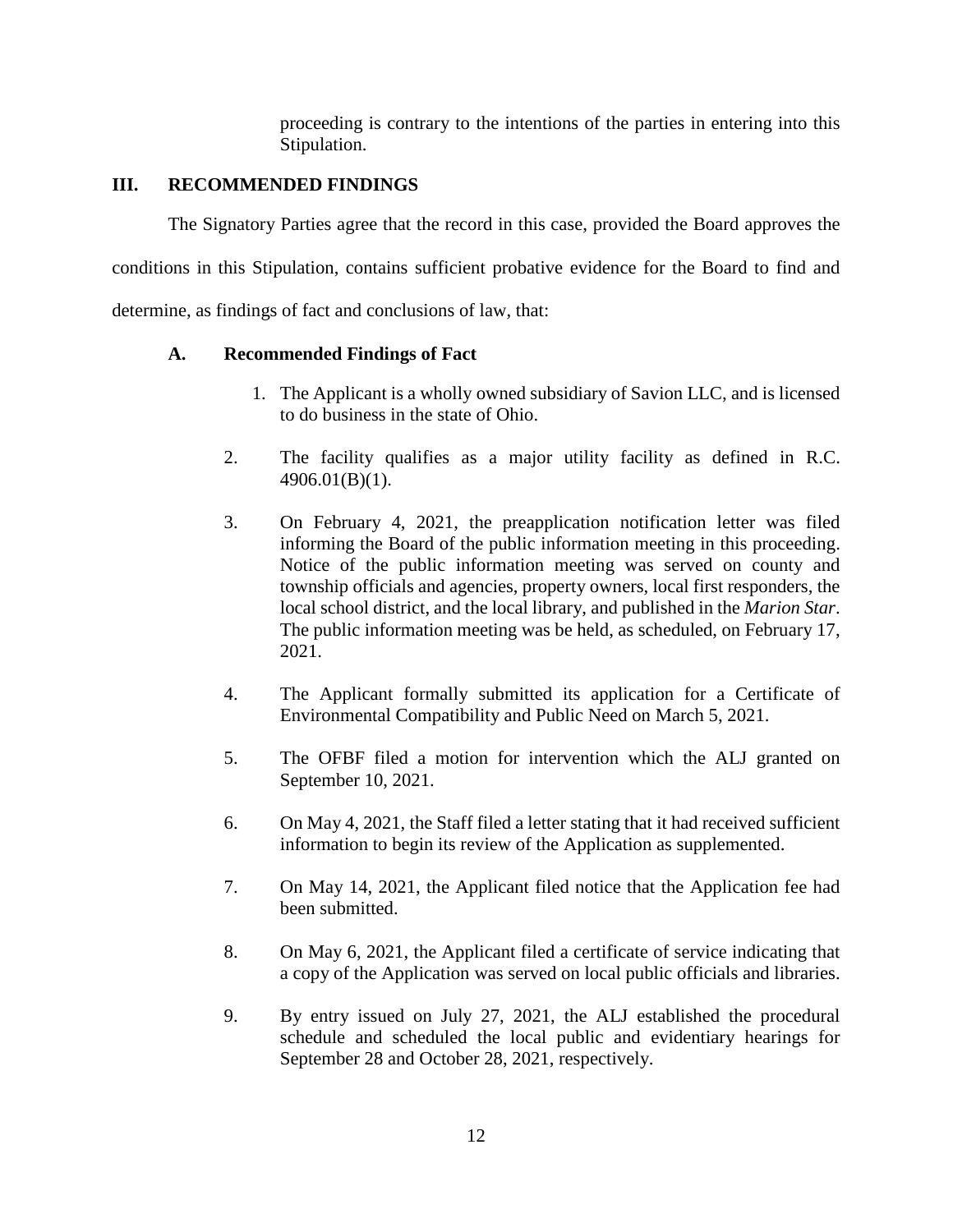- 10. On August 24 and September 23, 2021, the Applicant filed proof that the first and second notices of the procedural schedule were served and published in the *Marion Star.*
- 11. The Staff Report was filed on September 13, 2021.
- 12. The public hearing was held on September 28, 2021.
- 13. On October 13, 2021, the Applicant, Staff, and OFBF filed the Stipulation.
- 14. The adjudicatory hearing is scheduled to commence on October 28, 2021.
- 15. The basis of need, as specified under R.C.  $4906.10(A)(1)$ , is not applicable to this generating facility project.
- 16. Adequate data on the project has been provided to determine the nature of the probable environmental impact, as required by R.C.  $4906.10(A)(2)$ .
- 17. Adequate data on the project has been provided to determine that the facility described in the application represents the minimum adverse environmental impact, considering the available technology and nature and economies of the various alternatives, and other pertinent considerations, as required by R.C. 4906.10(A)(3).
- 18. Adequate data on the project has been provided to determine that, because the project is an electric generation facility, the proposed electric generating facility is consistent with regional plans for expansion of the electric power grid of the electric systems serving the state of Ohio and interconnected utility systems, and that the facility will serve the interests of electric system economy and reliability, and the requirements of R.C. 4906.10(A)(4) are met.
- 19. Adequate data on the project has been provided to determine that, to the extent that any of them are applicable, the solar-powered generation facility will comply with the requirements in the R.C. regarding air and water pollution control, withdrawal of waters of the state, solid and hazardous waters, and air navigation, and all regulations thereunder, as required by R.C. 4906.10(A)(5).
- 20. Adequate data on the project has been provided to determine that the facility will serve the public interest, convenience, and necessity, as required by R.C. 4906.10(A)(6).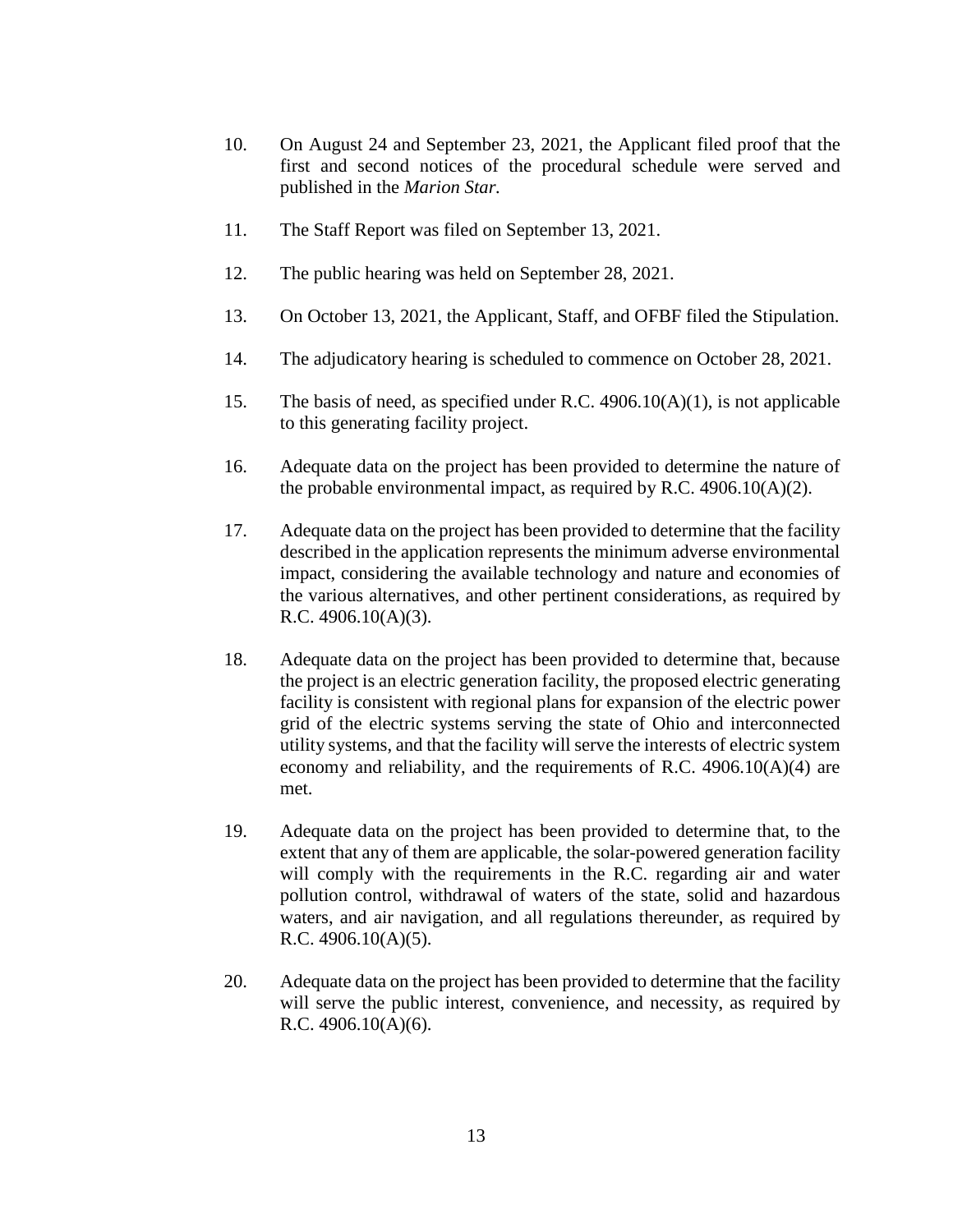- 21. Adequate data on the project has been provided to determine what the facility's impact will be on the viability as agricultural land of any land in an existing agricultural district established under R.C. Chapter 929 that is located within the site of the proposed facility, as required by R.C. 4906.10(A)(7).
- 22. Adequate data on the project has been provided to determine that the facility as proposed incorporates maximum feasible water conservation practices considering available technology and the nature and economics of the various alternatives, as required by R.C. 4906.10(A)(8).
- 23. The record evidence in this matter provides sufficient factual data to enable the Board to make an informed decision.

## **B. Recommended Conclusions of Law**

- 1. The Applicant is a "person" under R.C. 4906.01(A).
- 2. The proposed facility is a major utility facility as defined in R.C. 4906.01(B)(1).
- 3. The application complies with the requirements of Ohio Adm.Code Chapter 4906-3.
- 4. The requirement for the need for the facility under R.C. 4906.10(A)(1) is inapplicable.
- 5. The record establishes the nature of the probable environmental impact from construction, operation, and maintenance of the facility under R.C. 4906.10(A)(2).
- 6. The record establishes that the facility, if conditioned in the certificate as recommended by the Signatory Parties, represents the minimum adverse environmental impact, considering the state of available technology and the nature and economics of the various alternatives, and other pertinent considerations under R.C. 4906.10(A)(3).
- 7. The record establishes that the facility is consistent with regional plans for expansion of the electric power grid of the electric systems serving the state of Ohio and interconnected utility systems, and will serve the interests of electric system economy and reliability, as required by R.C. 4906.10(A)(4).
- 8. The record establishes, as required by R.C. 4906.10( $A$ )(5), that, to the extent that any of them are applicable, construction of the proposed facility will comply with the requirements in the R.C. regarding air and water pollution control, withdrawal of waters of the state, solid and hazardous waters, and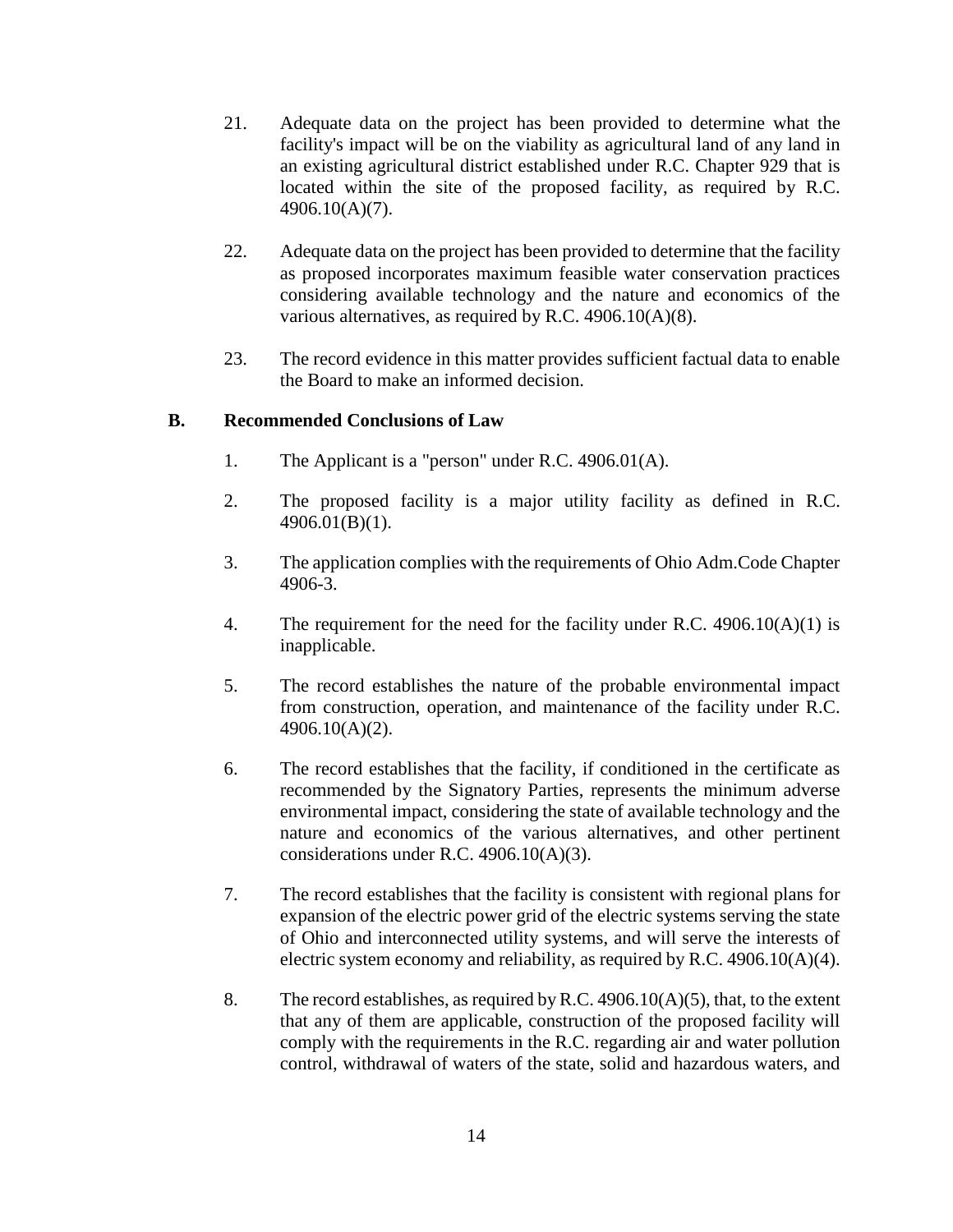air navigation, and all rules and standards adopted under the relevant Chapters of the R.C.

- 9. The record establishes that the facility, if conditioned in the certificate as recommended by the Signatory Parties, will serve the public interest, convenience, and necessity under R.C. 4906.10(A)(6).
- 10. The facility's impact on the viability as agricultural land of any land in an existing agricultural district has been determined under R.C. 4906.10(A)(7).
- 11. The record establishes that the facility would incorporate maximum feasible water conservation practices under R.C. 4906.10(A)(8).
- 12. Based on the record, the Signatory Parties recommend that the Board issue a Certificate of Environmental Compatibility and Public Need for construction, operation, and maintenance of the facility, which includes the conditions in the Staff Report, as presented and modified by this Stipulation

The undersigned hereby stipulate and agree and they represent that they are authorized to enter

into this Joint Stipulation and Recommendation.

(Signatures on following page)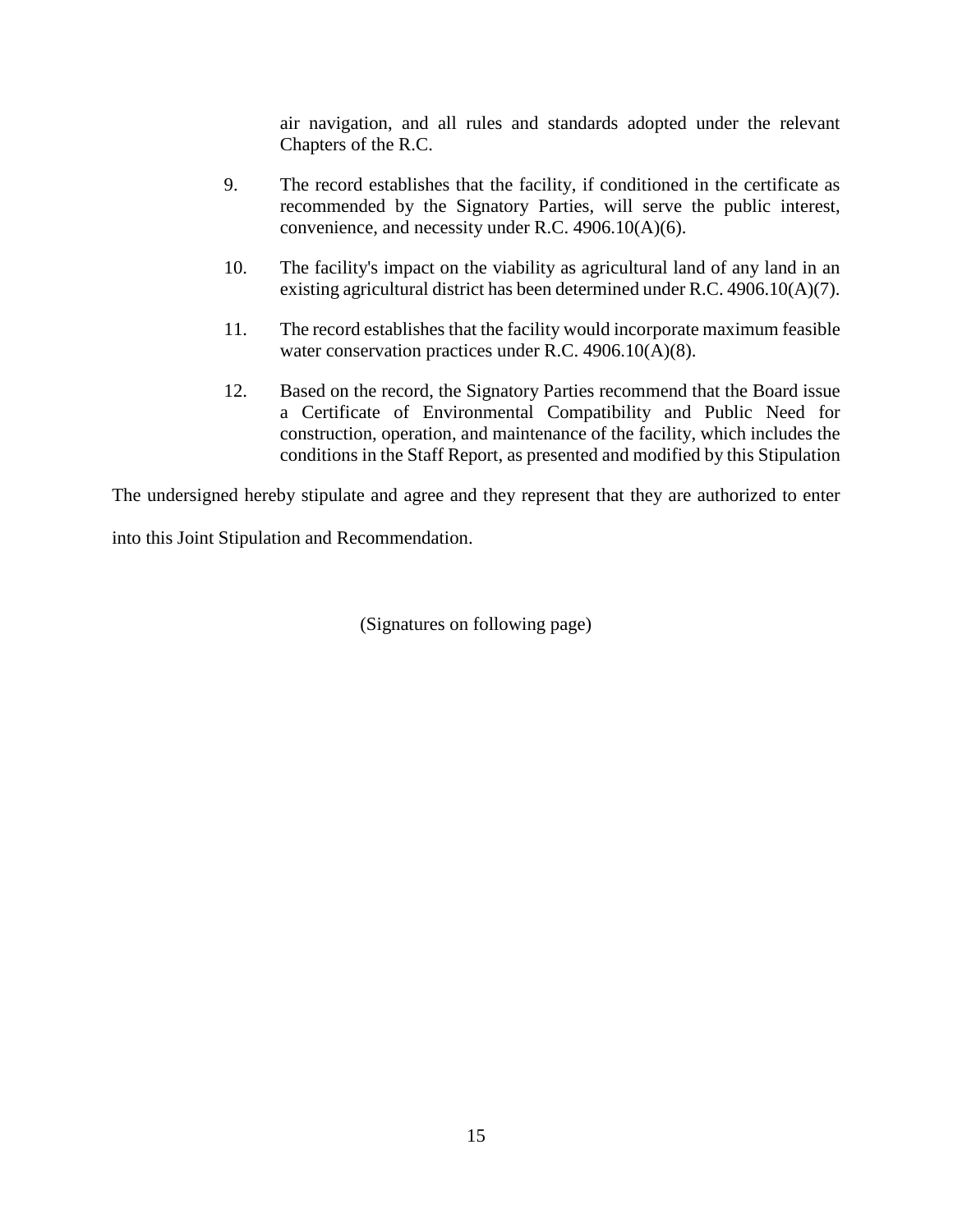Respectfully submitted on behalf of,

# **THE STAFF OF THE OHIO POWER SITING BOARD**

**By:** */s/ Thomas Lindgren* CMTP per 10/13/21 email

Thomas Lindgren Assistant Attorney General Public Utilities Section OFFICE OF THE ATTORNEY GENERAL 30 East Broad Street, 26<sup>th</sup> Floor Columbus, Ohio 43215

## **THE OHIO FARM BUREAU FEDERATION**

By: /s/ Amy M. Milam CMTP per 10/13/21 email

Chad A. Endsley Chief Legal Counsel Amy M. Milam Leah F. Curtis Ohio Farm Bureau Federation 280 North High Street P.O. Box 182383 Columbus, Ohio 43218

# **MARION COUNTY SOLAR PROJECT , LLC**

**By:** */s/ Christine M.T. Pirik*

Christine M.T. Pirik (Counsel of Record) Matthew C. McDonnell DICKINSON WRIGHT PLLC 150 East Gay Street, Suite 2400 Columbus, Ohio 43215

4826-8339-4047 v1 [88534-4]